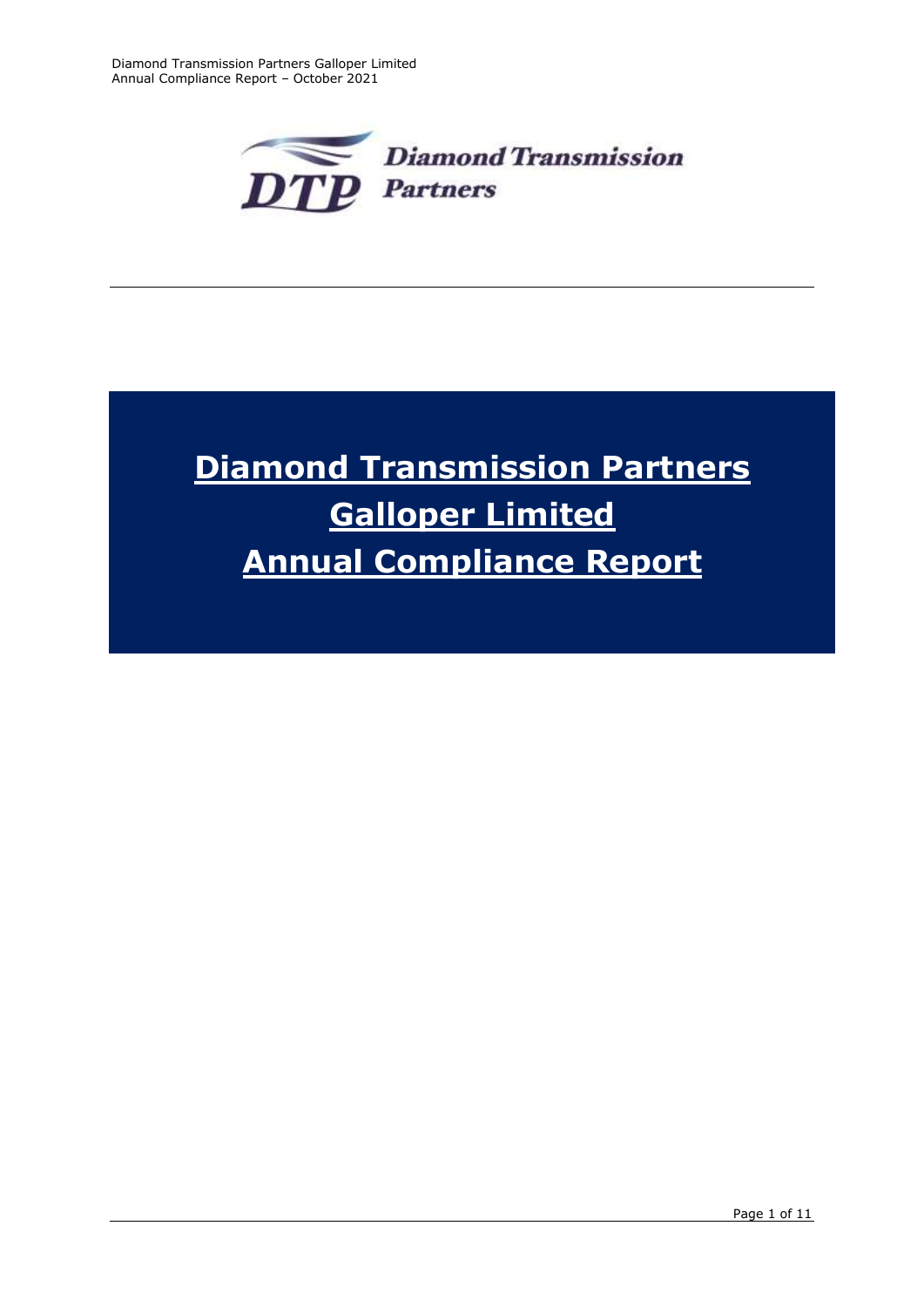## **Document History**

| <b>Issue</b> | <b>Date</b> | <b>Summary of Changes /</b><br><b>Reasons</b> | Author(s)     | <b>Approved</b><br><b>By</b><br>(Inc. Job<br>Title) |
|--------------|-------------|-----------------------------------------------|---------------|-----------------------------------------------------|
|              | 26/10/21    | New document                                  | T Gwatinyanya | <b>DTPG Board</b>                                   |
|              |             |                                               |               |                                                     |
|              |             |                                               |               |                                                     |

#### **TABLE OF CONTENTS**

| 3 |                                                                 |  |
|---|-----------------------------------------------------------------|--|
| 4 | AMENDED STANDARD CONDITION E12-C1 (CONDUCT OF THE               |  |
|   | 5 AMENDED STANDARD CONDITION E12 - C2 (SEPARATION AND           |  |
|   | 6 AMENDED STANDARD CONDITION E12-C3 (RESTRICTION ON USE OF      |  |
|   | 7 STANDARD CONDITION E6 - PROHIBITION OF CROSS-SUBSIDIES 8      |  |
|   | 8 STANDARD CONDITION E7 - RESTRICTION ON ACTIVITY AND RING      |  |
|   | 9 AMENDED STANDARD CONDITION E12-C4 - APPOINTMENT OF COMPLIANCE |  |
|   |                                                                 |  |
|   |                                                                 |  |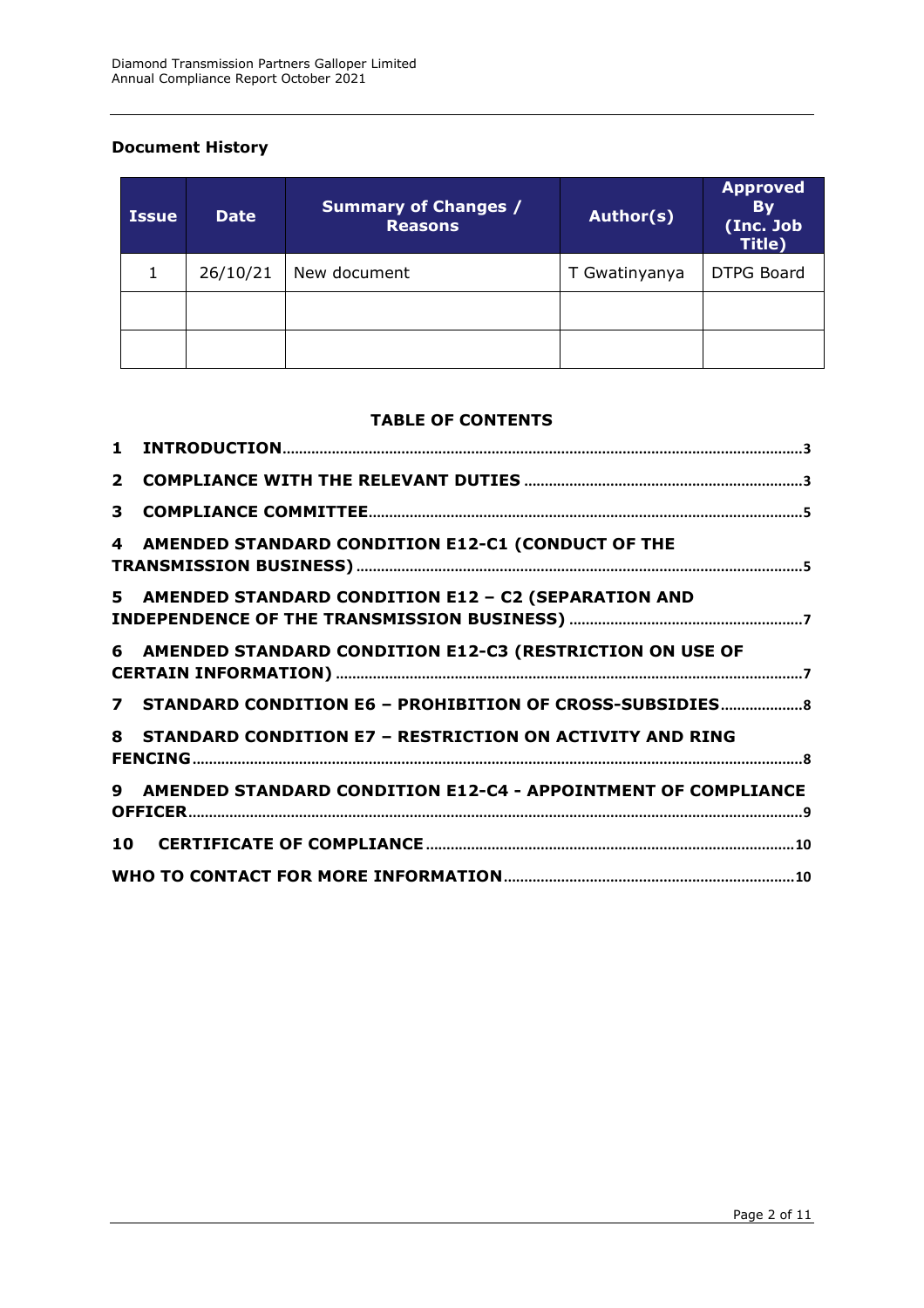### <span id="page-2-0"></span>**1 INTRODUCTION**

- 1.1 The Annual Compliance Report is prepared pursuant to Amended Standard Condition E12 – C4 (Appointment of compliance officer) of the Offshore Electricity Transmission Licence (the "**Licence**") as granted to Diamond Transmission Galloper Limited (the "**Licensee**") (registered in England with number 10726070) whose registered office is Mid City Place, 71 High Holborn, London, WC1V 6BA under section 6(1)(b) of the Electricity Act 1989.
- 1.2 The Licence was issued to the Licensee on 24 February 2020 and came into force on 25 February 2020, addresses:
	- a) compliance with the relevant duties (as defined below) during the period of this annual report being the period 30 October 2020 through to 26 October 2021 inclusive; and
	- b) implementation of the practices, procedures and systems adopted in accordance with the "Separation and Independence of the Transmission Business Compliance Statement" or "the Statement" which was published by the Licensee on 8 March 2020 and the updated v5approved by Ofgem on on 23 April 2021.
- 1.3 The relevant duties of the Licensee require compliance with the following conditions of Licence granted to the Licensee on 24 February 2020:
	- standard condition E6 (Prohibition of Cross-subsidies);
	- standard condition E7 (Restriction on Activity and Financial Ring Fencing);
	- amended standard condition E12 C1 (Conduct of the Transmission Business);
	- amended standard condition E12 C2 (Separation and Independence of the Transmission Business);
	- amended standard condition E12 C3 (Restriction on use of certain information); and
	- amended standard condition E12 C4 (Appointment of compliance officer).
- 1.4 For the avoidance of doubt this compliance report relates solely to the Licensee's compliance with its relevant duties and business separation practices and references to any other compliance report included herein are provided for information purposes only.

## <span id="page-2-1"></span>**2 COMPLIANCE WITH THE RELEVANT DUTIES**

2.1 Under the terms of the Licence, the Licensee is required to publish a compliance statement (the "**Statement**") that details how the Licensee intends to comply with its obligations under amended standard condition E12 – C2 of the Licence. The Statement was approved by the Licensee's Board and by the Authority on 28 February 2020. The Statement has been published on the Diamond Transmission website and is available via the following link:

Galloper OFTO - Our Projects - [Diamond Transmission Partners](https://www.diamondtransmissionpartners.com/our-projects/burbo-bank-extension-ofto)

- 2.2 For the period 30 October 2020 through to 26 October 2021 inclusive, the Licensee held an offshore electricity transmission licence to operate an independent offshore electricity transmission system.
- 2.3 The Licensee is jointly owned by a consortium of independent investors being Mitsubishi Corporation **("MC"**), through its wholly owned subsidiaries Diamond Transmission Corporation Limited (**"DTC"**) and Diamond Transmission UK Limited **("DTUK")** owns 51% of the shares; and Sun Life Financial Inc. ("**SLF**") and InfraRed Capital Partners (Management) LLP ("**IRCPMLLP**") owns 49% of the shares, via SLF's wholly owned subsidiary InfraRed (UK) Holdco 2020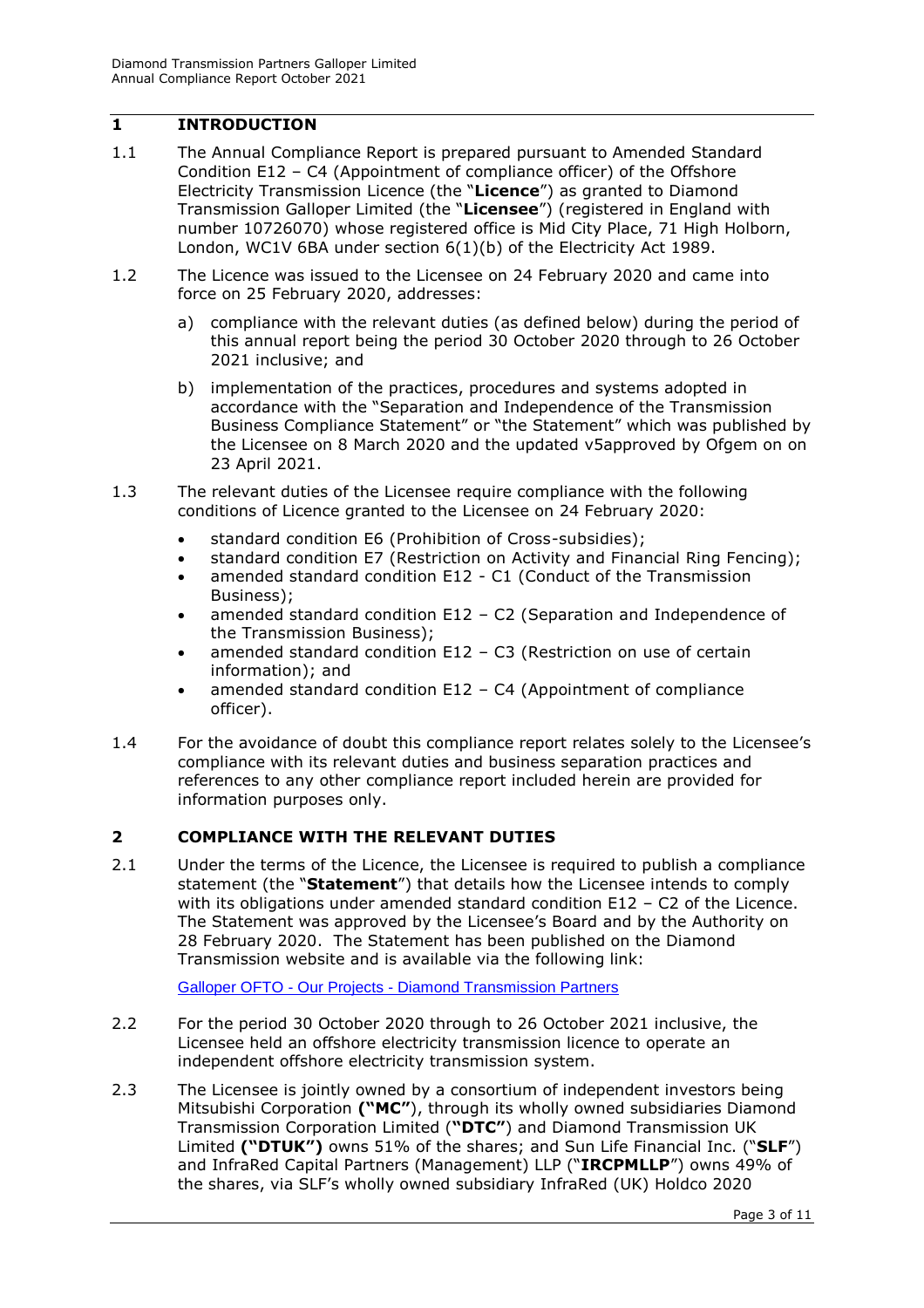Limited ("**IR(UK)H**") owning 80% and IRCPMLLP owning 20% of InfraRed Partners LLP ("**IRPLLP**"), which wholly owns InfraRed Capital Partners (Holdings) Limited ("**IRCPHL**"), which wholly owns InfraRed Capital Partners Limited ("**IRCPL**"), which wholly owns Infrastructure Investments General Partner Limited ("**IIGPL**"), which has the 100% legal ownership of Infrastructure Investments Trafalgar Limited ("**IITL**"), which wholly owns Infrastructure Investments OFTO1 Limited ("**IIO1L**"); HICL Infrastructure Plc ("**HICL**"), via its wholly owned subsidiary HICL Infra.2 SARL owns the beneficial interest in 49% of the shares via the 100% beneficial ownership of IITL.

- 2.4 MC wholly owns Diamond Generation Europe Limited ("**DGE**"). DGE has a 33.4% stake in the Moray Firth Offshore Wind Farm ("**MFOW**") which holds an electricity generation licence. MC also owns a 20% stake in the energy supply company OVO Energy ("**OVO**"). Finally, MC owns 80% of the shares in Eneco Groep N.V. ("**Eneco**"). IRCPL is the Fund Manager for 'The Renewables Infrastructure Group' ("**TRIG**"), the London Stock Exchange listed renewables infrastructure fund. TRIG owns in excess of 50 wind and solar p.v. projects of which several have a generation licence. In addition, IRCPL is the Fund Manager for InfraRed Fund V – 5, where several projects have a generation licence. The Licensee operates independently from DGE, Eneco, OVO, MFOW, TRIG and InfraRed Fund V – 5. Sun Life Financial Inc. does not control any entities that undertake a System Operator role, generates or supplies electricity.
- 2.5 DTUK owns 50% of the Blue Transmission Investments ("**BTI**"). BTI has 100% indirect equity interests in Blue Transmission Walney 1 Limited, Blue Transmission Walney 2 Limited, Blue Transmission Sheringham Shoal Limited and Blue Transmission London Array limited which each hold an offshore electricity transmission licence to operate an offshore electricity transmission system, together "the Blue Transmission OFTOs". In addition, DTUK and IIO1L each own 51% and 49% respectively of Diamond Transmission Partners RB Limited ("**DTPRB**"), Diamond Transmission Partners Walney Extension Limited ("**DTPWE**"), Diamond Transmission Partners BBE Limited ("**DTPBBE**") and DTUK owns 20% of Diamond Transmission Hornsea One Limited (**"DTPH"**) which each hold an offshore electricity transmission licence to operate an offshore electricity transmission system, together ("**the DTP OFTOs**"). All relevant DTC staff as shareholders and directors of Blue Transmission OFTOs are aware of the relevant BTI and DTP OFTOs company Separation and Independence of the Transmission Business Compliance Statement. The Licensee operates independently from the Blue Transmission OFTOs and DTP OFTOs.
- 2.6 The Licensee has taken appropriate steps to ensure business separation was effective during the period of this annual report and the relevant issues understood by the directors of the Licensee together with the employees, directors and consultants of DTUK (provider of management services to the Company).
- 2.7 For the period of this report the Licensee has been in compliance with its relevant duties.
- 2.8 An annual compliance plan was produced by the compliance officer for the purpose of ensuring compliance with the relevant duties of the Licensee. The annual compliance plan detailed the actions to be undertaken by the compliance officer in relation to the relevant duties of the Licensee and included a consideration of:
	- a) advice and information to be provided by the compliance officer;
	- b) information sharing processes;
	- c) the Licensee's Licence monitoring processes;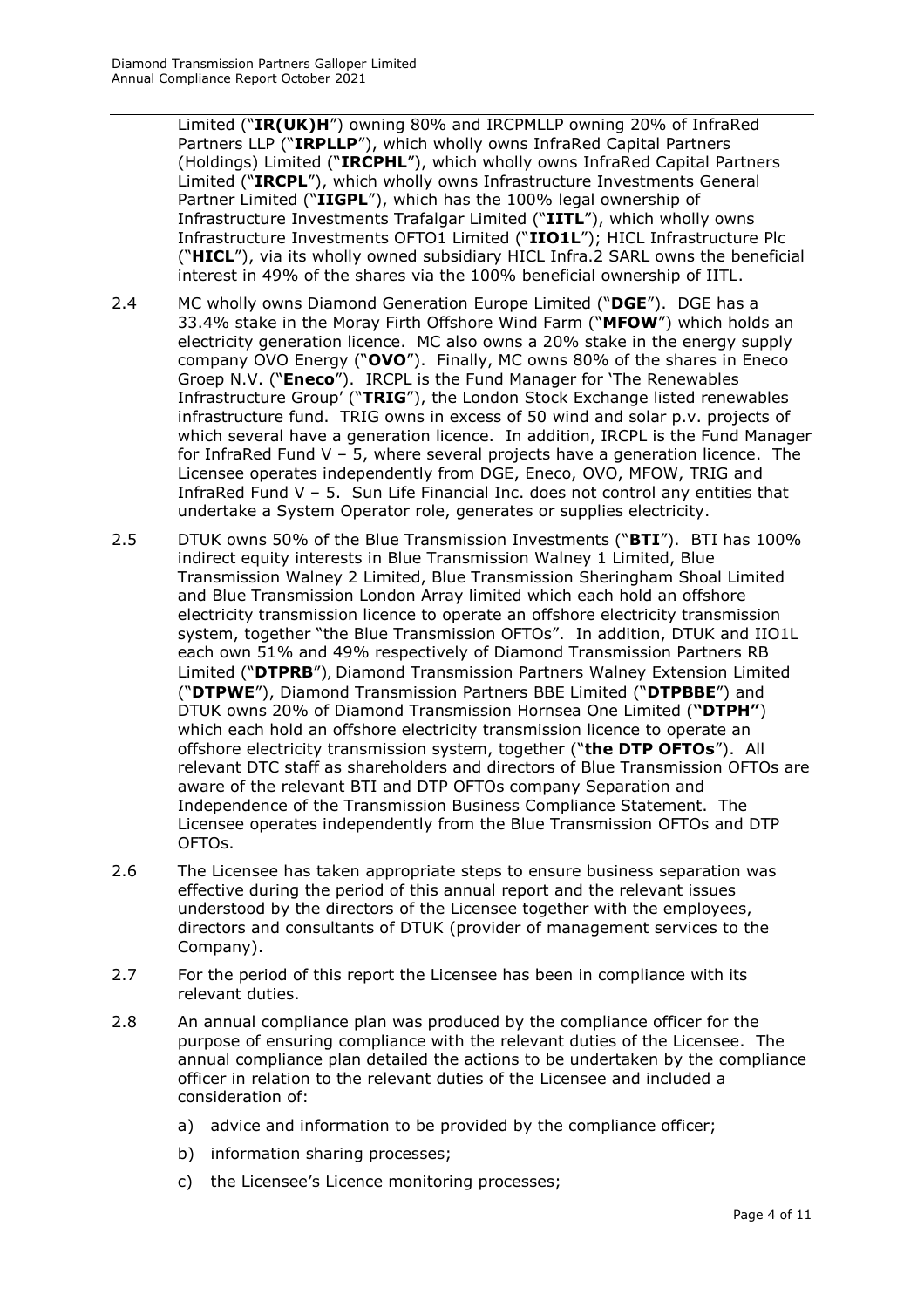- d) the agendas, papers and minutes of the Licensee's Board and committee meetings, reporting; and
- e) complaint handling.

Further details of the monitoring, responsibilities and reporting obligations in so far as they relate to the relevant duties of the Licensee and how the Board, Compliance Committee and compliance officer discharge those duties can be seen from section 10 to 12 of the Licensee's Statement – a hyperlink to this statement is provided above.

#### <span id="page-4-0"></span>**3 COMPLIANCE COMMITTEE**

- 3.1 The Compliance Committee is a permanent internal body having an informative and consultative role, without executive functions, with powers of information, assessment and presentation to the Licensee's Board. The Compliance Committee is a committee of the Licensee's Board and reports to the Licensee's Board in relation to matters of compliance with the Licence and has been formed to assist the Licensee's Board in the effective discharge of its responsibilities as to compliance with the obligations placed on the Company as a result of being granted the Licence.
- 3.2 Dr Graeme Hutchison the Licensee's compliance officer. Dr Hutchison is not engaged in the management or operation of the licensed transmission business system, or the activities of any associated business.
- 3.3 Members of the Compliance Committee during the period of this report and who were members for the whole period and through to the date of this report unless otherwise noted were as follows:

| Name                 | <b>Appointed</b> | <b>Resigned</b> |
|----------------------|------------------|-----------------|
| Gary Thornton        | 05 March 2020    |                 |
| Jo Beswetherick      | 05 March 2020    |                 |
| David Foot           | 05 March 2020    |                 |
| <b>Matthew Pitts</b> | 05 March 2020    |                 |

- 3.4 No issues in relation to the relevant duties of the Licensee have arisen during the period and no complaints have been received by the compliance officer.
- 3.5 The Licensee does not have an internal audit department and therefore no routine audits of compliance with the relevant duties have been undertaken; however, the Compliance Committee, the Licensee's Board and the compliance officer have considered the various compliance reports and other evidence in respect of the relevant duties of the Licensee and have concluded that no such audit is necessary as no issues have arisen.
- 3.6 Detailed references to the work of the compliance officer are given in Section 9.

#### <span id="page-4-1"></span>**4 AMENDED STANDARD CONDITION E12-C1 (CONDUCT OF THE TRANSMISSION BUSINESS)**

- 4.1 The Licensee has complied at all times during the period of this report with the requirements of amended standard condition E12 – C1.
- 4.2 The Licensee has conducted the business of its Transmission Business consistent with the Statement in general and in particular the code of conduct ("the **code**") included at Appendix 1 to the Statement. A hyperlink to the Statement is given above. All employees of the Licensee (although in fact the Licensee had no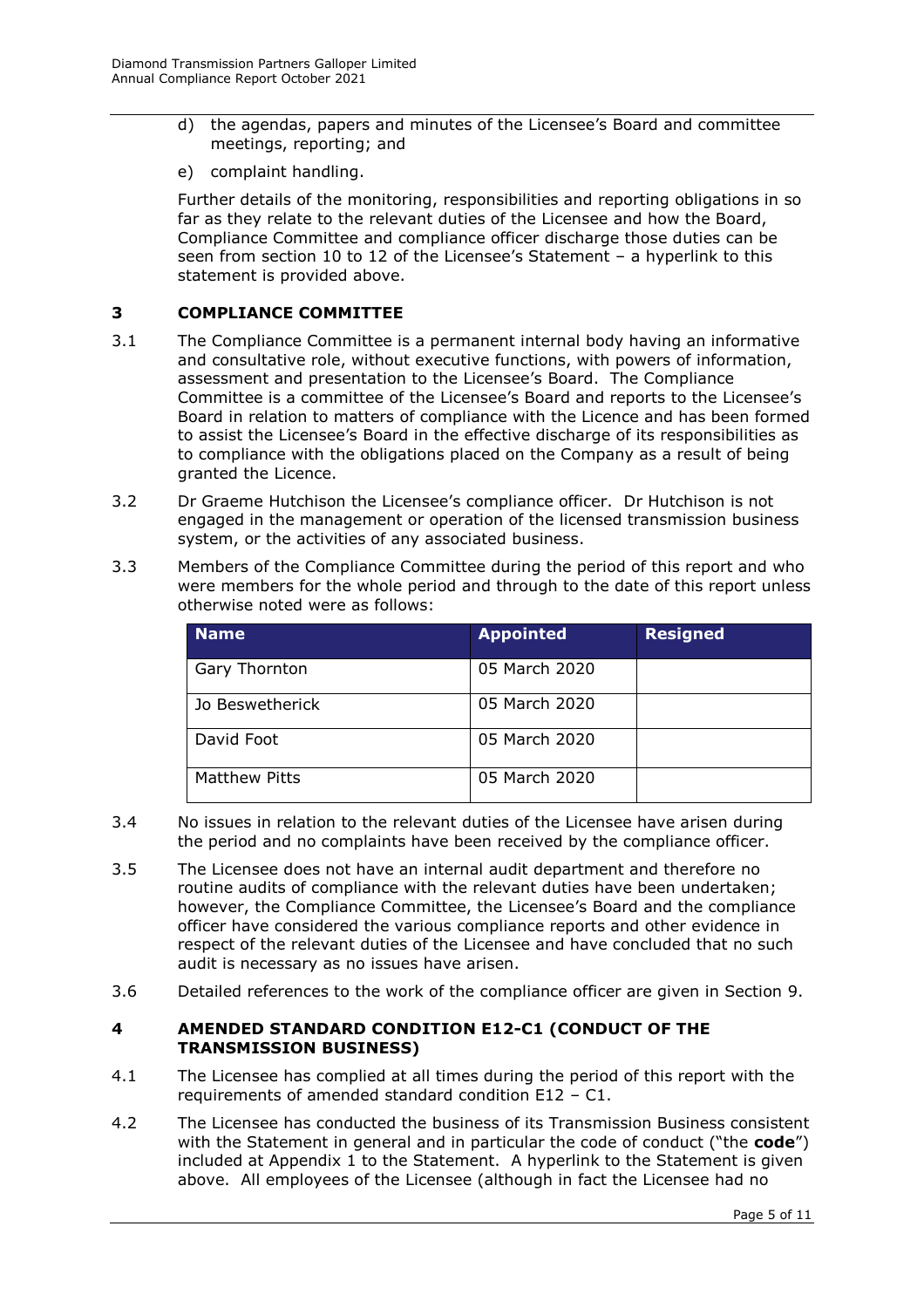employees during the period of this report), the Licensee's directors together with all employees, directors and consultants of any of the Licensee's affiliates including DTUK that are engaged in providing management services to the Licensee are obliged to abide by the code and the Licensee and compliance officer has monitored compliance with the code.

- 4.3 In respect of the Licensee's conduct of its transmission business, through the application of the procedures and processes referenced in its Statement: the Compliance Committee; the Licensee's Board; and the compliance officer all concur that no unfair commercial advantage has been conferred on or by the Licensee, it affiliates or related undertakings, any user of the national electricity transmission system or any other transmission licensee.
- 4.4 In particular the Compliance Committee; the Licensee's Board and compliance officer have all noted or concluded, as appropriate, during the period of this report the following:
	- a) that all employees and consultants of DTUK (its affiliates and related undertakings to the extent those employees and consultants provide management services directly or indirectly to the Licensee) had confirmed their acceptance of the code that informs those individuals of their obligations under the Licence (as amended by any consents granted by the Authority);
	- b) that in respect of the individuals referenced in a) above that they had confirmed adherence to the code;
	- c) that the compliance officer had interviewed some of the individuals referenced in a) above to ensure that they understand the importance of the code and for them to confirm adherence and he has satisfied himself that they have done so;
	- d) that the operating model as described in the Section 4 of the Statement has resulted in the Licensee primarily contracting with independent third parties with limited contractual arrangements being entered into with any affiliate, related undertakings and/or related parties of the Licensee. Consequently, the risk of the Licensee (including its affiliates and related undertakings), any user of the national electricity system or any other transmission licensee obtaining an unfair commercial advantage is considered very unlikely;
	- e) the Licensee has a procurement policy in place that requires certain authorisations to be obtained at different levels of procurement that is designed to prevent unauthorised, non-compliant behaviour.
- 4.5 Consequently, the Licensee's Board have concluded that the Licensee has been in compliance at all times with paragraph 1 of amended standard condition E12 - C1 (Conduct of the Transmission Business) over the period of this report.
- 4.6 The Compliance Committee, the Licensee's Board and compliance officer also note that the Licensee has secured and procured separate premises, equipment, systems for recording and storing data, facilities, staff, and property that these are held separately from:
	- a) those owned by the transmission licensee that, being a holder of a co-ordination licence, is responsible for co-ordinating and directing the flow of electricity onto or over the national electricity transmission system; and
	- b) Associated business of the licensee that is authorised to generate or supply electricity being DGE, OVO, MFOW, Eneco, TRIG and InfraRed Fund V - 5.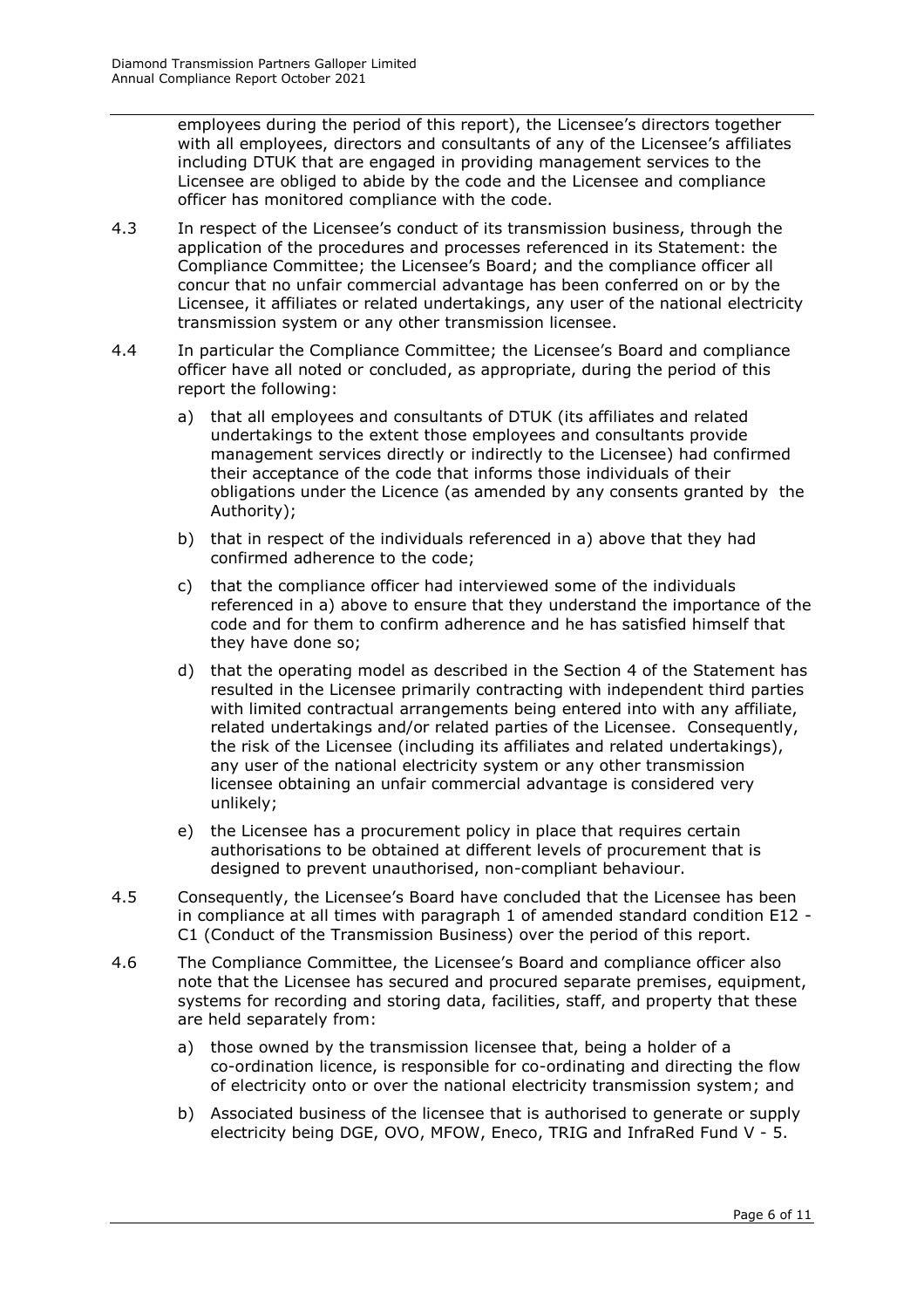#### <span id="page-6-0"></span>**5 AMENDED STANDARD CONDITION E12 – C2 (SEPARATION AND INDEPENDENCE OF THE TRANSMISSION BUSINESS)**

- 5.1 The Licensee has complied at all times during the period of this report with the requirements of amended standard condition E12 – C2.
- 5.2 The Licensee has conducted the business of its Transmission Business consistent with the Statement in general and in particular paragraph 6 and the sub-clauses thereto of the Statement.
- 5.3 A description of the corporate governance arrangements that applied during the period of this report that are consistent with the arrangements described in the Statement. This was seen in the Licensee's audited regulatory accounts published in July 2021.
- 5.4 The Compliance Committee, the Licensee's Board and the compliance officer note the publication of the Statement was compliant with the requirements of paragraph 2, 3 and 4 of amended standard condition E12 – C2;
- 5.5 The Compliance Committee, the Licensee's Board and the compliance officer has monitored the activities and plans during the reporting period to ensure the Licensee has not shared any resources with any entity that meets the operating characteristics of Amended Standard Condition E12 - C2 paragraph 4(b)(i) and (ii) during the reporting period. Consequently the Licensee is compliant with the conditions of Amended Standard Condition E12 - C2 paragraph 4b(i) and (ii).
- 5.6 The Compliance Committee, the Licensee's Board and the compliance officer has monitored any person who has ceased to be engaged in, or in respect of the management and operation of the transmission business from being engaged in, or in respect of, the activities of an associated business until the expiry of an appropriate time. As no persons has ceased to be engaged in, or in respect of the management and operation of the transmission business from being engaged in, or in respect of, the activities of an associated business, the Licensee's Board has concluded that the Licensee has been in compliance with paragraph 4(b)(iii) of amended standard condition E12 – C2 (Separation and Independence of the Transmission Business) over the period of this report.

#### <span id="page-6-1"></span>**6 AMENDED STANDARD CONDITION E12-C3 (RESTRICTION ON USE OF CERTAIN INFORMATION)**

- 6.1 The Licensee has complied at all times during the period of this report with the requirements of amended standard condition E12 – C3.
- 6.2 All employees of the Licensee (although as previously noted there were no such employees during the period of this report) together with all employees, directors and consultants of DTUK engaged in the supply of management services to the Licensee (either directly or indirectly) are obliged to abide by the code which makes specific reference to the restrictions on the use of certain information and ensuring in sharing information no unfair advantage shall be provided and the Licensee has monitored compliance with the code by way of enquiry of management; the activities of the compliance officer; and discussions held within the Compliance Committee and/or the Licensee's Board.
- 6.3 Management has put in place controls and procedures to restrict access to information to authorised personnel only. These include controlling physical access to buildings and rooms within buildings and logical access / password protection in relation to data stored on computer systems and related data storage systems. In addition, management assesses the risk of the deliberate disclosure of information to unauthorised personnel as being highly unlikely as the commercial value of such information is considered very low. The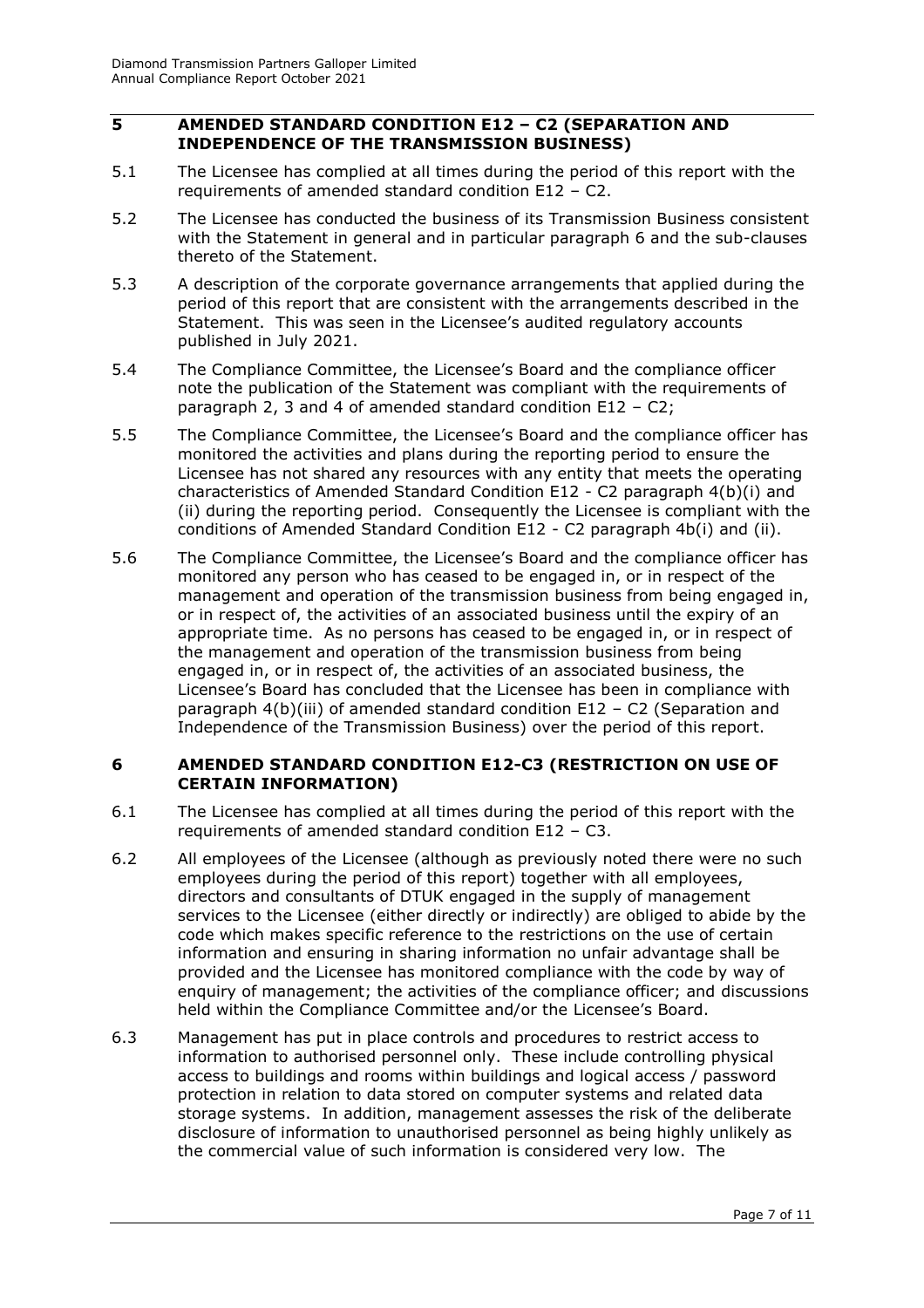compliance officer, Compliance Committee and the Licensee's Board concur with this assessment.

#### <span id="page-7-0"></span>**7 STANDARD CONDITION E6 – PROHIBITION OF CROSS-SUBSIDIES**

- 7.1 The Licensee has complied at all times during the period of this report with the requirements of standard condition E6.
- 7.2 The Licensee has complied with the requirement not to give or receive a cross subsidy at any time during the period covered by this report to or from any other business or an affiliate or related undertaking of the Licensee.
- 7.3 As noted at paragraph 8.4 of the Statement the nature of the operating model inherently minimises the risk of cross subsidisation as the nature of the regulatory arrangements means that the pricing of transmission services are set for the whole of the period that the Licence has been granted – 20 years. As a consequence, there is no incentive on the management, and/or any individual or individuals to intentionally receive or give a cross subsidy to or from the licensee or its affiliates and related undertakings as it can have no impact on the revenue of the licensee.
- 7.4 The Compliance Committee, the Licensee's Board and the compliance officer note that there have been no transactions with affiliates or related parties of the Licensee during the period of this report that were not permitted by the offshore electricity transmission licence.

#### <span id="page-7-1"></span>**8 STANDARD CONDITION E7 – RESTRICTION ON ACTIVITY AND RING FENCING**

- 8.1 The Licensee has complied at all times during the period of this report with the requirements of standard condition E7.
- 8.2 The Licensee has conducted the business of its Transmission Business consistent with the Statement in general and in particular paragraph 9 of the Statement.
- 8.3 During the period of this report, the Compliance Committee, the Licensee's Board and compliance officer have considered the activities undertaken by the Licensee to ensure that they fall within the remit of those activities permitted under the Licence. This consideration has included, amongst other matters, a review of:
	- c) the budget;
	- d) forecasts;
	- e) quarterly management reports;
	- f) reports prepared by DTUK (provider of management services to the Licensee); and
	- g) any reports prepared by the compliance officer after carrying out his activities.
- 8.4 The Compliance Committee, the Licensee's Board and the compliance officer have reviewed the nature of the activities undertaken by the Licensee or contemplated by the Licensee and are satisfied that all the activities undertaken during the period of this report or contemplated during the period of this report and included within the budget or forecast are all permitted activities under the terms of the licence.
- 8.5 The Compliance Committee, the Licensee's Board and compliance officer having considered the evidence available to them in the form of the reports etc. referenced above noting that during the period of this report, the Licensee, which does not have any "relevant associates" (as defined under its offshore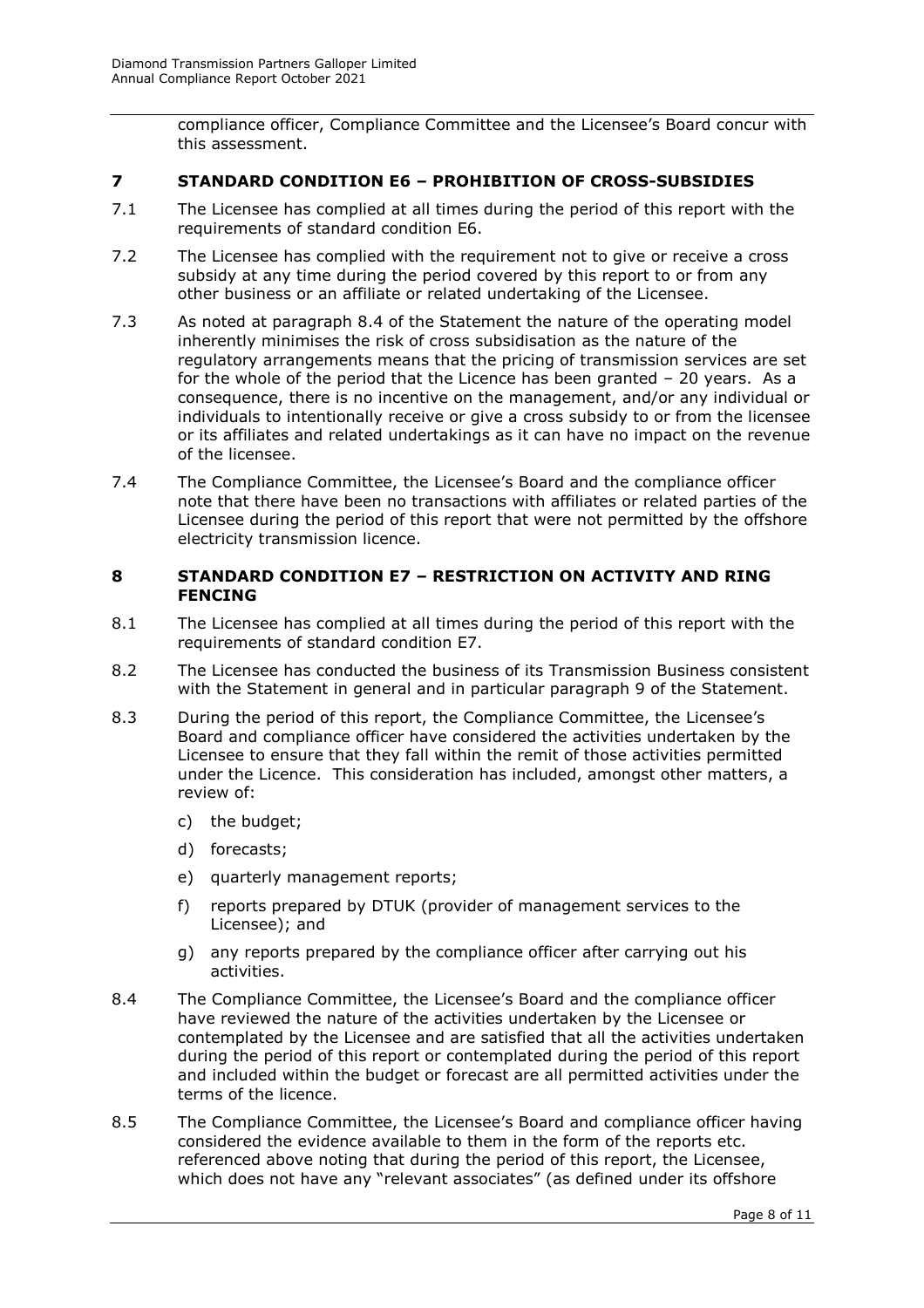electricity licence), has not carried out any activities other than those activities that directly relate to the operation of an offshore transmission business.

#### <span id="page-8-0"></span>**9 AMENDED STANDARD CONDITION E12-C4 - APPOINTMENT OF COMPLIANCE OFFICER**

- 9.1 Dr Graeme Hutchison is the Licensee's appointed compliance officer for the reporting period. Dr Hutchison has worked for over fifteen years in the UK electricity supply industry holding senior positions in Power Systems Consultants UK Limited ("PSC"), Ramboll and Parson Brinkerhoff. Dr Hutchison's is a qualified lead auditor and has been engaged by transmission and distribution electricity businesses and regulators to undertake regulatory compliance audits.
- 9.2 As compliance officer Dr Hutchison prepared an annual compliance plan for the Licensee which was presented to the Licensee's Compliance Committee and the Licensee's Board on 26 October 2021.
- 9.3 By way of enquiry during the period of this report of both the management of the Licensee and the compliance officer together with a review of reports provided by the compliance officer and management and having observed the activities of the compliance officer, the Compliance Committee and the Licensee's Board satisfied themselves that consistent with the requirements of amended standard condition  $E12 - C4$  (3) that the compliance officer was not engaged in the management or operation of the of the Licensee's transmission system or that of any associated business. In addition, the Licensee's Board and Compliance Committee noted and the compliance officer confirmed that the compliance officer had not been engaged in the management or operation of the Licensee's transmission system or that of any associated business during the period of this report.
- 9.4 The Licensee's Board noted that a compliance Committee (being a committee of the Licensee's Board of directors of the Licensee) had been established in accordance with amended standard condition  $E12 - C4$  (4) for the purpose of overseeing and ensuring the performance of the duties and tasks of the compliance officer as set out in paragraph 7 of amended standard condition E12-C4 and the compliance of the Licensee with its relevant duties.
- 9.5 The Licensee's Board further noted that the compliance committee, consistent with the requirements of paragraph 4 of amended standard condition E12-C4, had:
	- a) reported to the Licensee's Board; and
	- b) included within their membership: a director who took responsibility for dayto-day compliance with the activities of the Licence; and such persons from within the Licensee's business who are responsible for the management of regulatory issues relating to the Licence.
- 9.6 The Licensee's Board and the compliance committee by way of regular enquiry of the compliance officer and management confirmed that they were satisfied that during the period of this report, that the compliance officer had been provided with such staff, premises, equipment, facilities and other resources as necessary together with such access to the Licensee's premises, systems, information and documentation as necessary for the compliance officer to carry out his duties. The Licensee's Board and compliance committee noted and the compliance officer concurred that in accordance with amended standard condition E12 – C4 (5) that the compliance officer had been provided with all the staff, premises, equipment, facilities and other resources together with access to premises, systems, information and documentation as required to carry out the duties of the compliance officer.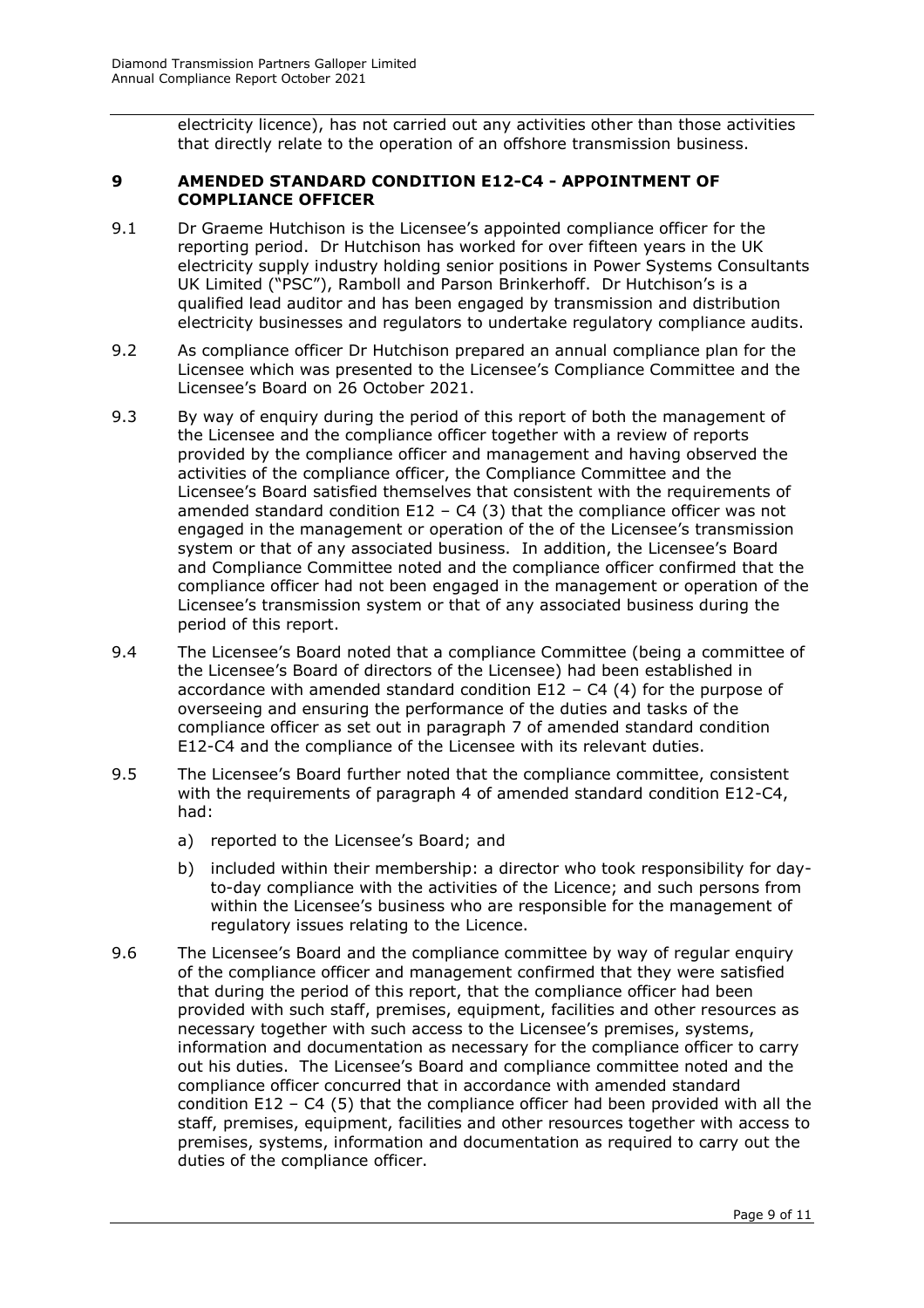- 9.7 The Licensee's Board noted that the Licensee had received no complaint or representation from any person in respect of a matter arising under or by virtue of the relevant duties.
- 9.8 The compliance officer's activities during the year included:
	- a) preparation and presentation of an annual compliance plan to the compliance committee;
	- b) reviewing all Board and management papers and minutes to ensure compliance with the relevant duties of the Licensee;
	- c) discussion with certain DTUK employees and consultants to ensure that the principles and practices of the relevant duties in general were understood and that the principles and practices relating to business separation in particular were adhered to;
	- d) reviewing policy and process documents together with employment contracts and the code to confirm that compliance with the relevant duties of the Licensee was properly represented and adhered to;
	- e) reviewing the register of obligations to ensure compliance with the relevant duties of the Licensee;
	- f) presenting reports to the Licensee's compliance committee in line with the annual compliance plan and discussing any potentially regulatory compliance issues with the Committee; and
	- g) reporting annually to the Licensee's Board on compliance with the relevant duties of the Licensee.
- 9.9 The compliance officer was not asked to investigate any complaints during the period of this report and did not identify any breaches of the Licensee's relevant duties which required the attention of the compliance committee or the Licensee's Board.

## <span id="page-9-0"></span>**10 CERTIFICATE OF COMPLIANCE**

<span id="page-9-1"></span>10.1 The certificate of Compliance as required under Amended Standard Condition E12-C4 (9) (d) is attached as Annex 1.

WHO TO CONTACT FOR MORE INFORMATION

Dr G Hutchison Compliance officer Diamond Transmission Partners Galloper Limited c/o Power Systems Consultants UK Limited 116 Quayside Newcastle Upon Tyne NE1 3DX United Kingdom